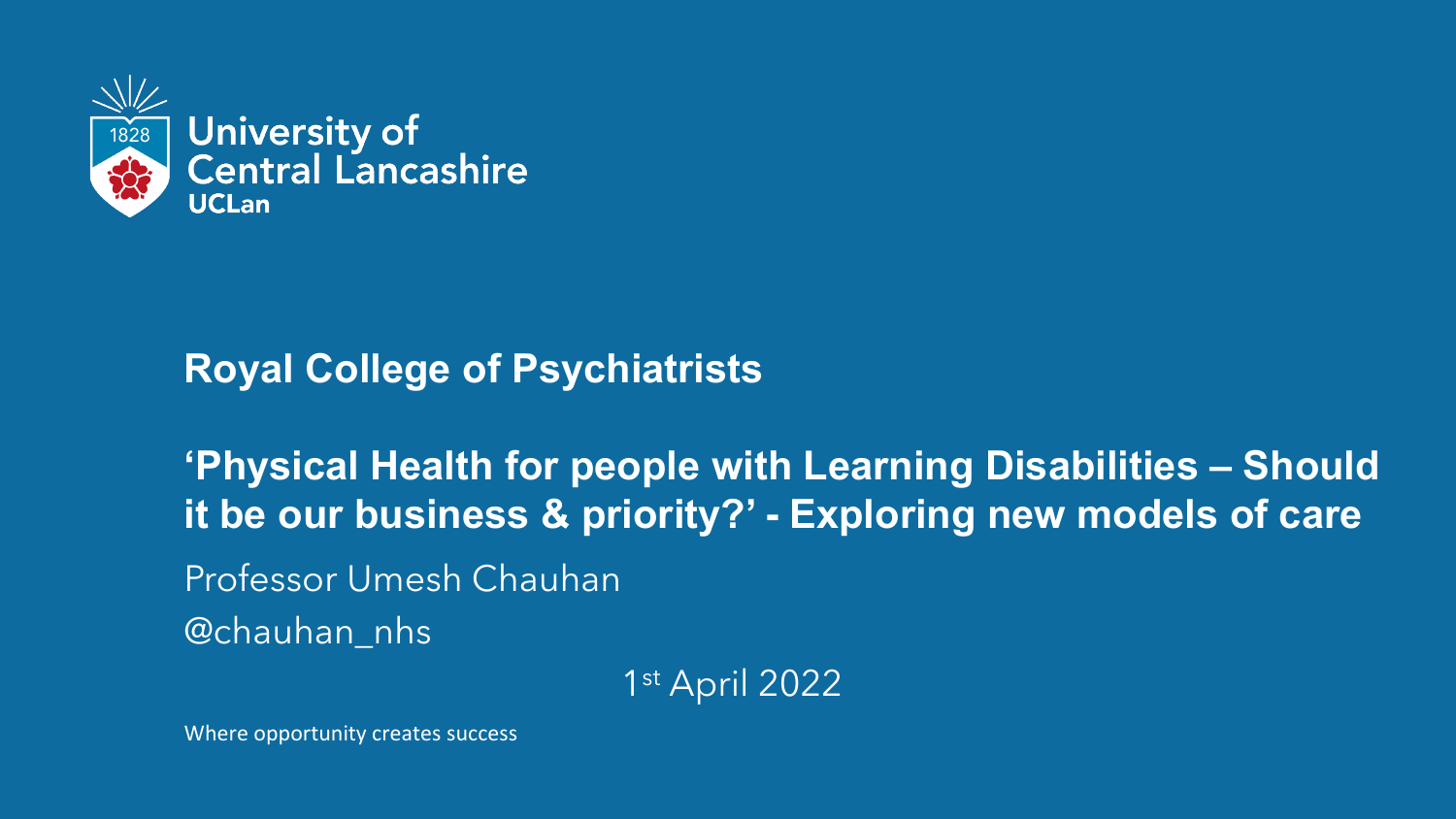## **People with Intellectual Disability**



- More likely to die from an avoidable cause
	- At a younger age (average age of death of 61 yrs for males and 59 yrs for females)
- Black, Asian and Minority Ethnic groups died at younger ages than White British people
	- 43% of children (<18 years) were from BAME group.
- More likely to have co-morbidities
	- Obesity, Epilepsy, Dementia, Constipation, Mental health problems, GORD
- Increased risk of harm from over prescribing of Psychotropic drugs
	- STOMP Agenda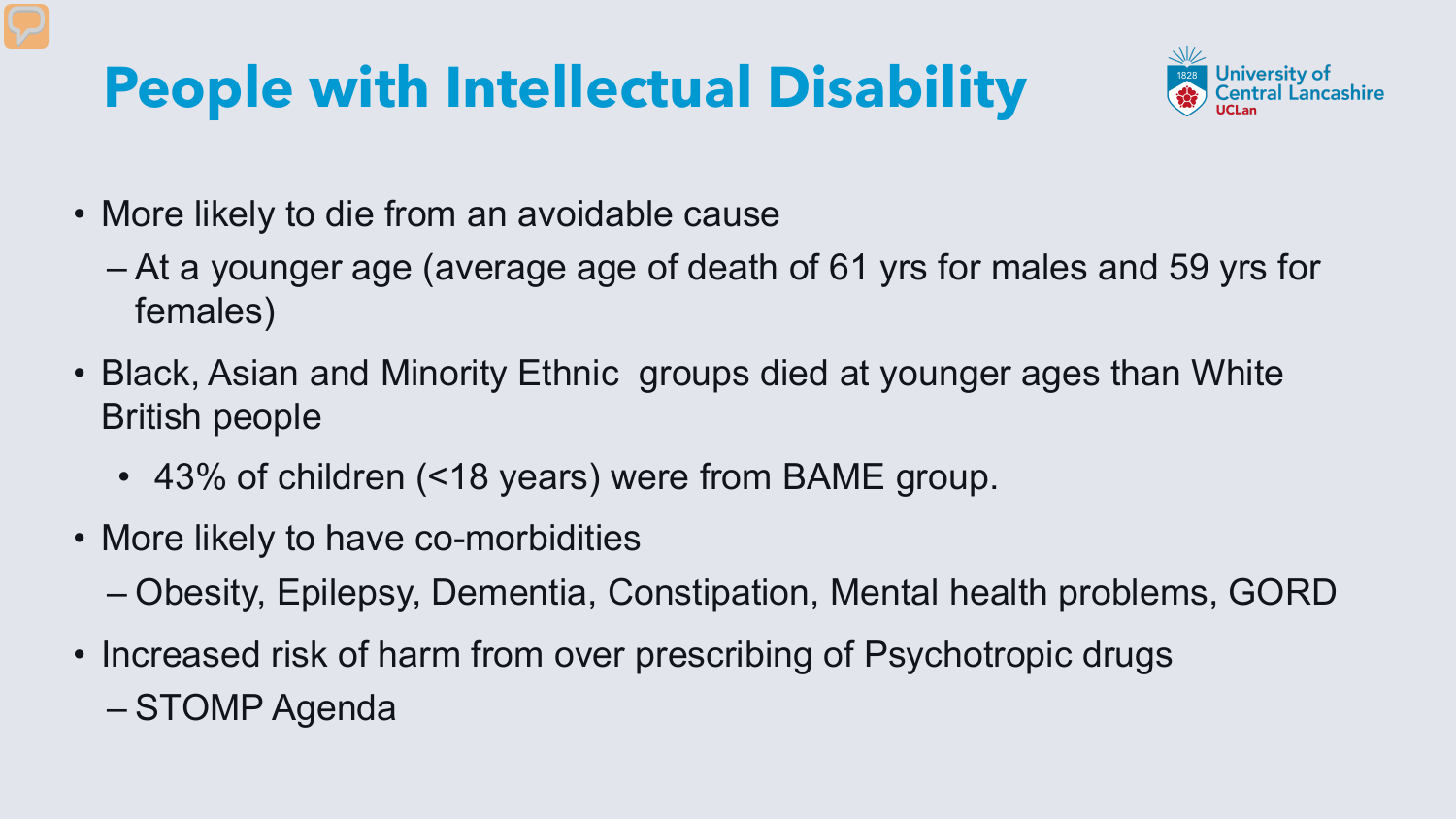# **What do we know about Health Checks?**

- Lead to the detection of previously undetected or unmanaged health needs<sup>1 2 3</sup>
- Increased screening and health promotion activity <sup>4</sup>
- Lead to further assessments and referrals following health checks  $56$
- Repeated health checks continue to identify health conditions<sup>7</sup>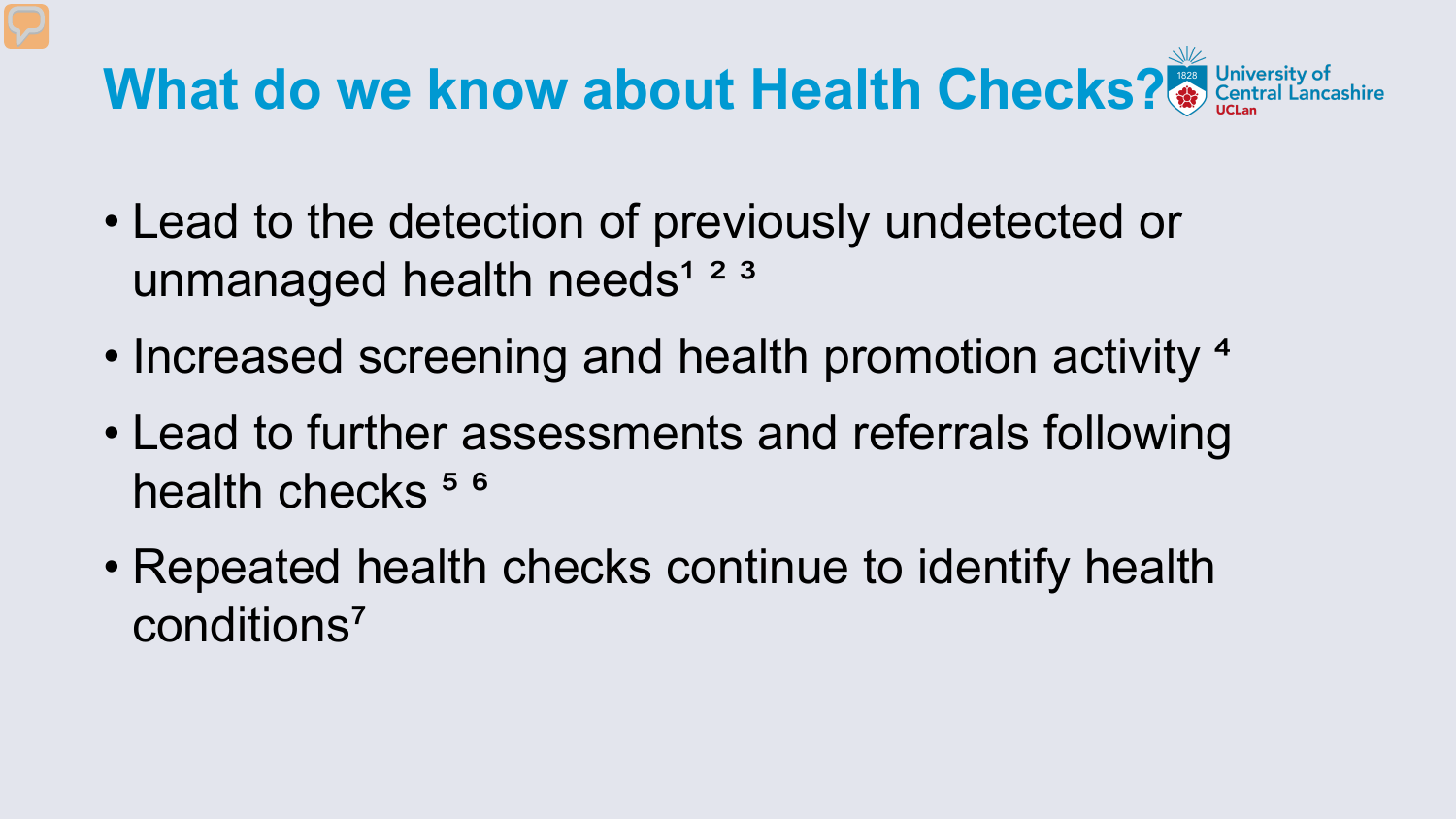### **Health Checks-Wider Impact**



- Identification of gaps in health services <sup>8</sup>
- Importance of support staff<sup>9</sup>
- Impact on social care staff
	- –involved in best-interests decisions
	- –Maintain records (health checks, dental and eye checks, screening)
	- –Act as escorts, chaperones and supporters with communication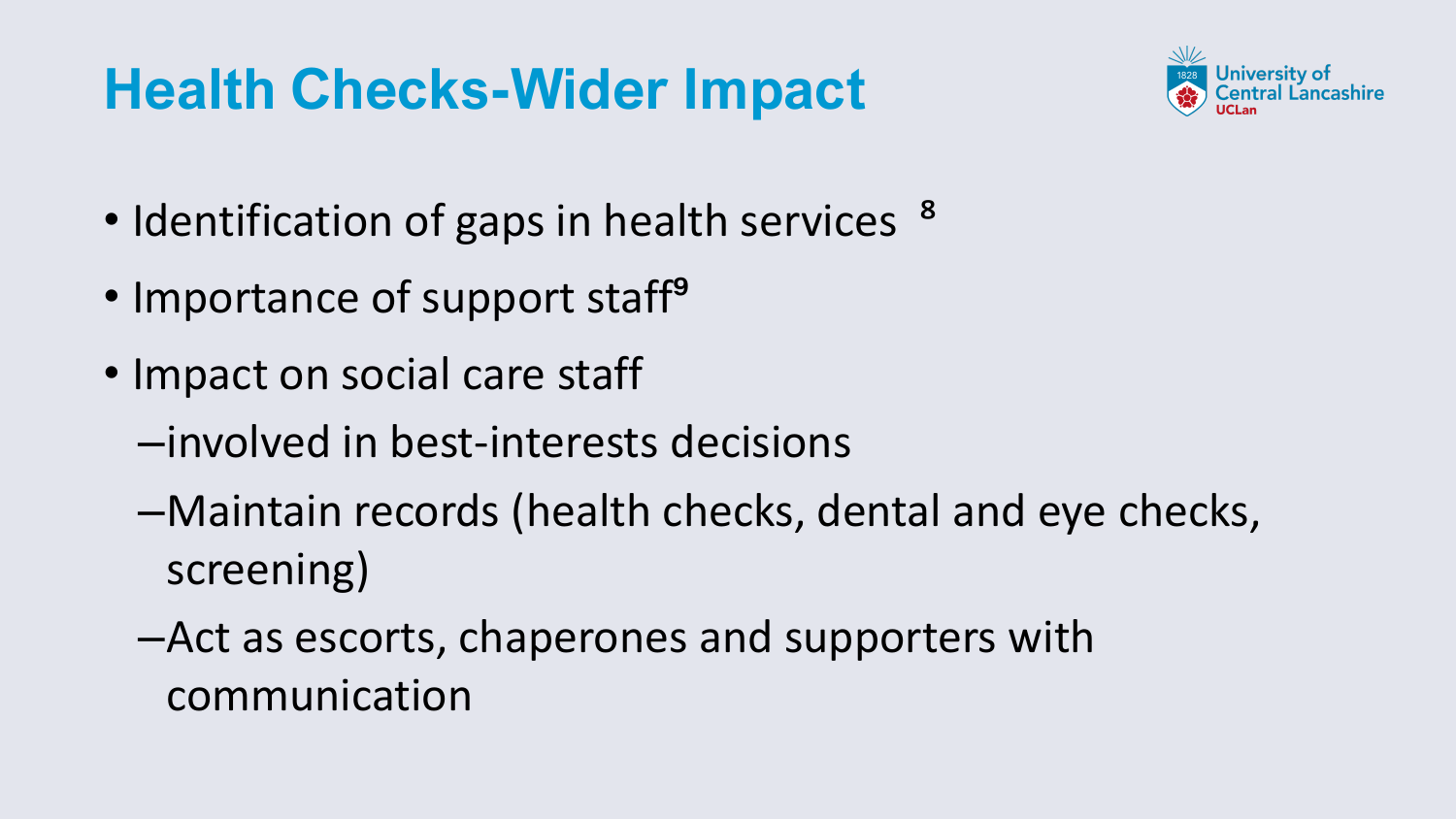#### **Limited evidence on costs of Health Checks**



- C21 Health Check £82/person<sup>10</sup> –Primary care nurse supported by specialist GP
- Comprehensive Health Assessment Programme (CHAP)  $(RCT)^{11}$ 
	- –Costs similar to usual care (Delivered by GPs)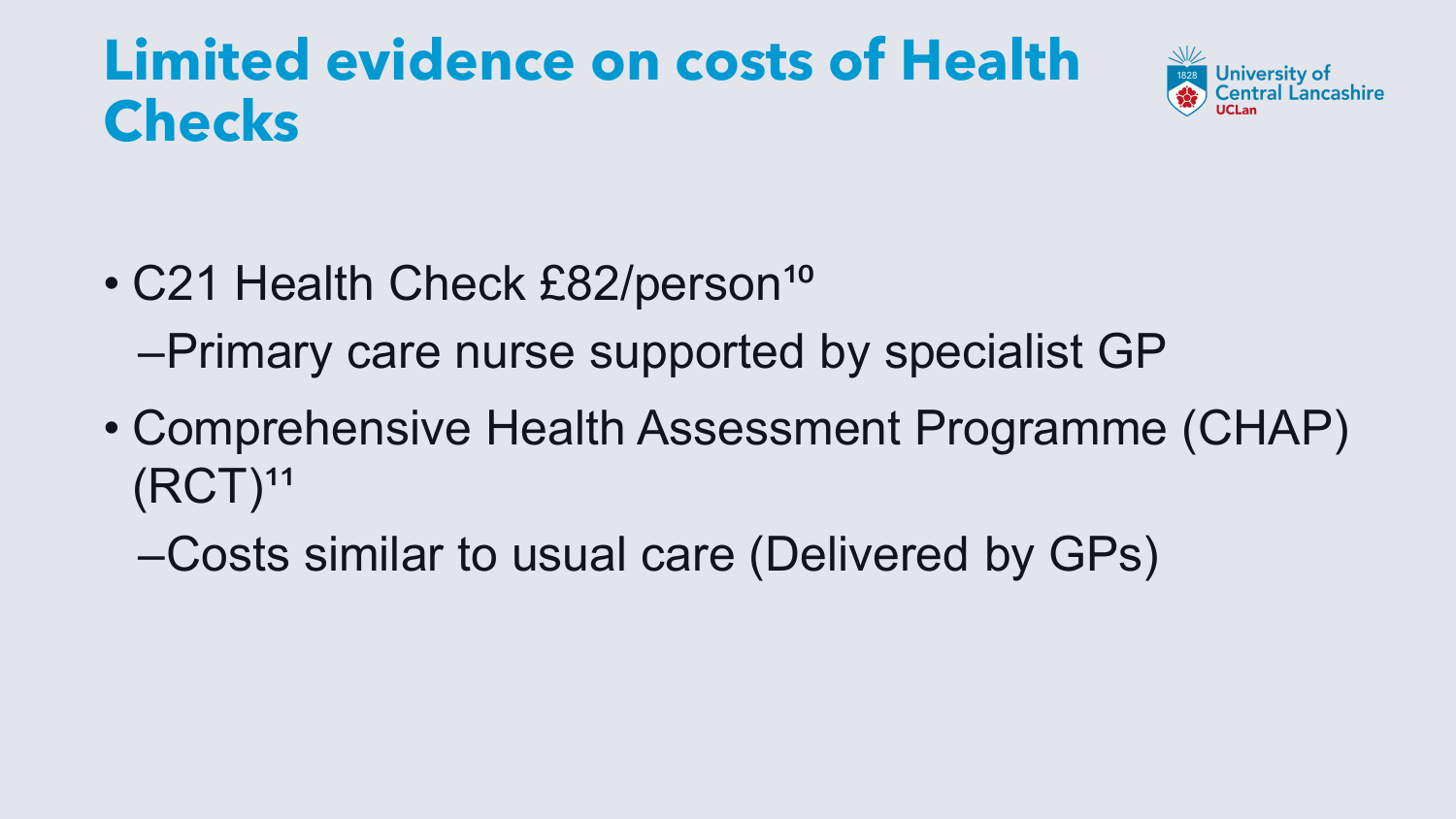

## **Health Check as a Policy Implementation**

- UK
	- Wales (2006)
	- England (2009)
	- Northern Ireland (2010)
	- Scotland (2022)
- Australia (2007)
- New Zealand (2003)
- Canada (recommended in guidelines)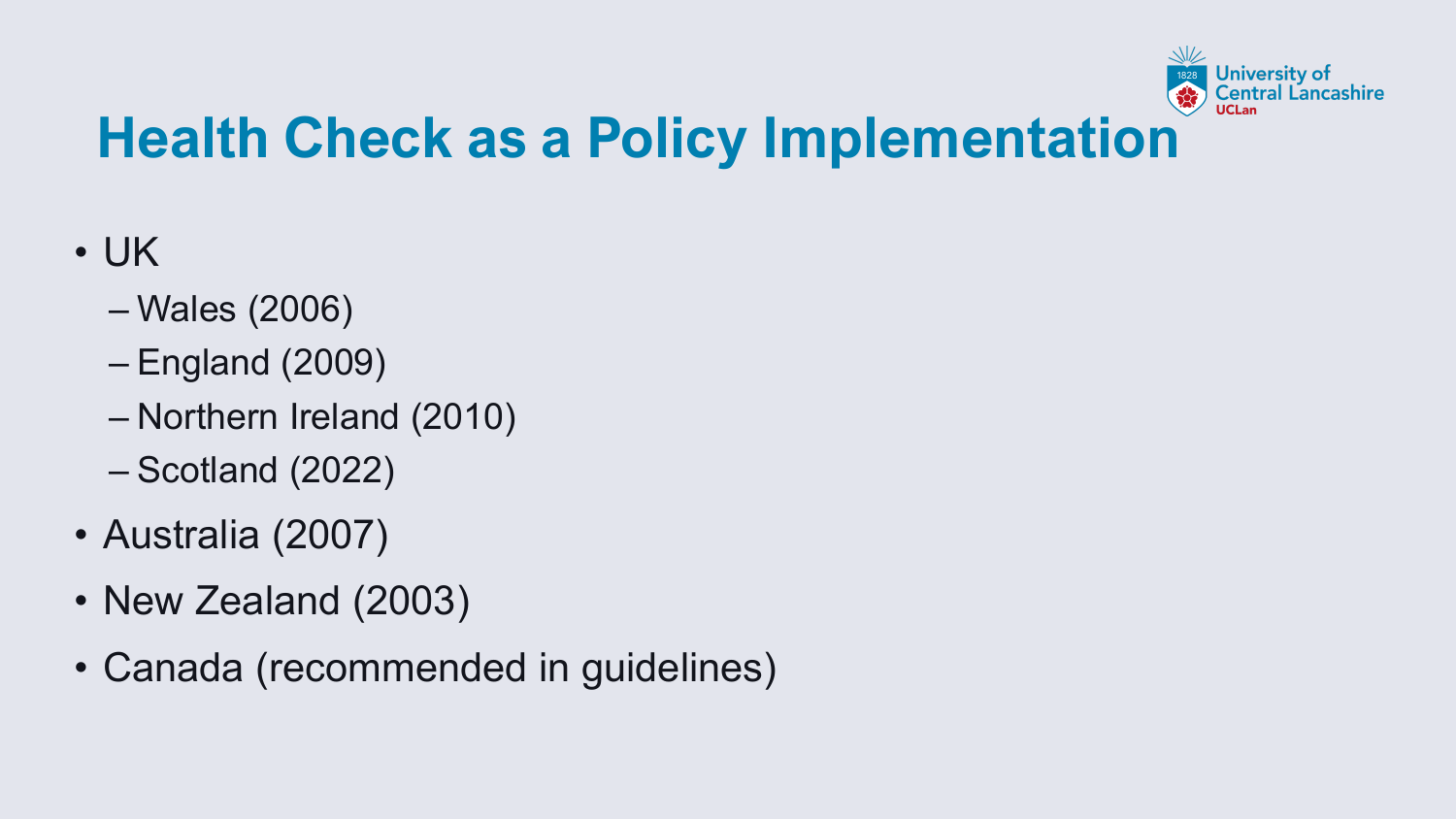#### **University New Quality Improvement (QI) Domain**

- Learning Disabilities QOF QI Domain 2020/21
	- –QILD007 The contractor can demonstrate continuous quality improvement activity focused upon learning disabilities as specified in the QOF guidance.
	- –QILD008 The contractor has participated in network activity to regularly share and discuss learning from QI activity focused on the care of patients with a learning disability as specified in the QOF guidance. This would usually include participating in a minimum of 2 network peer review meetings.

https://www.england.nhs.uk/publication/network-contract-des-specification-2021-22/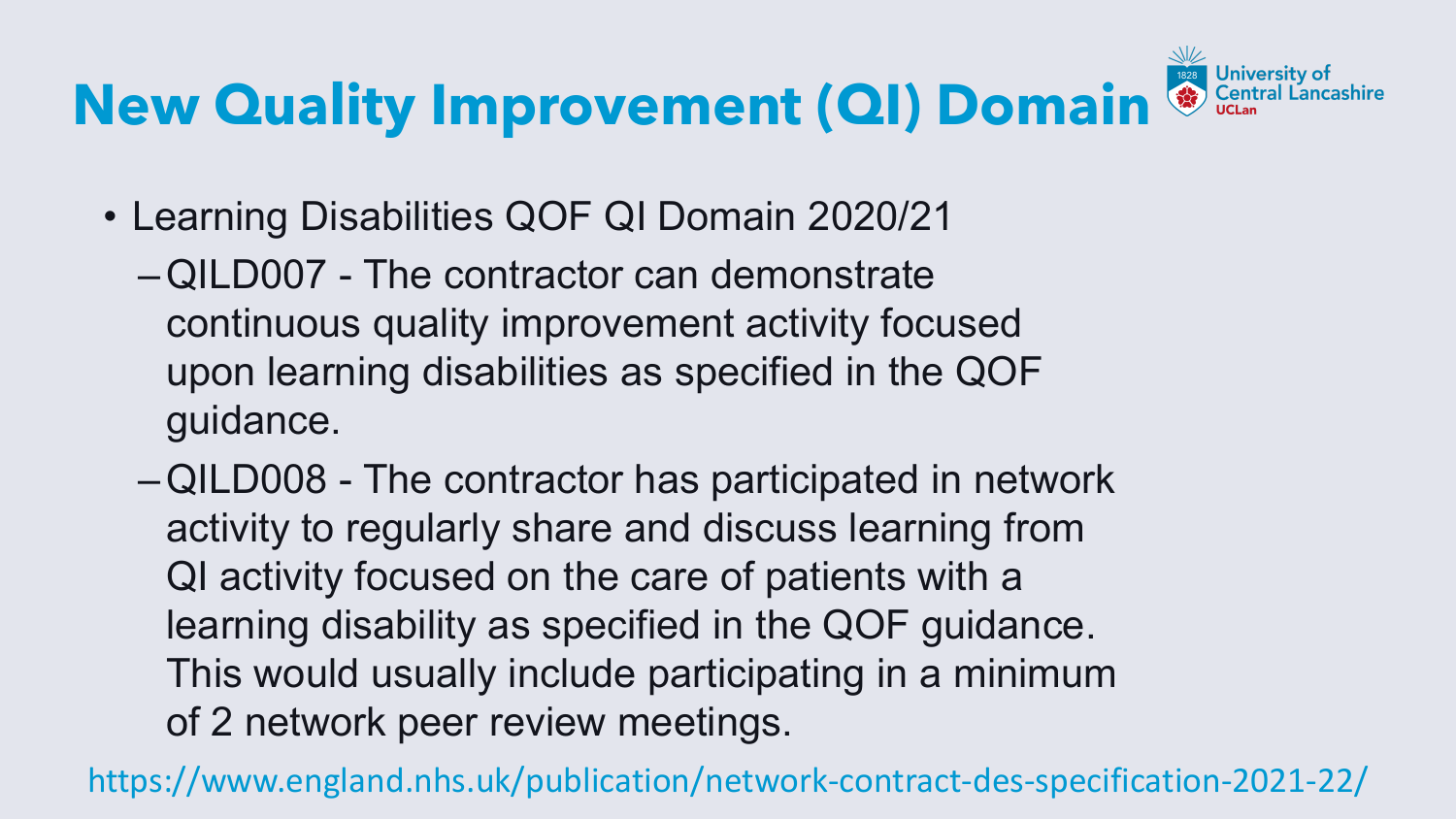

### **Considerations for new models**

- Costs
- Continuity
- Context/Content
- Acceptability
- Impact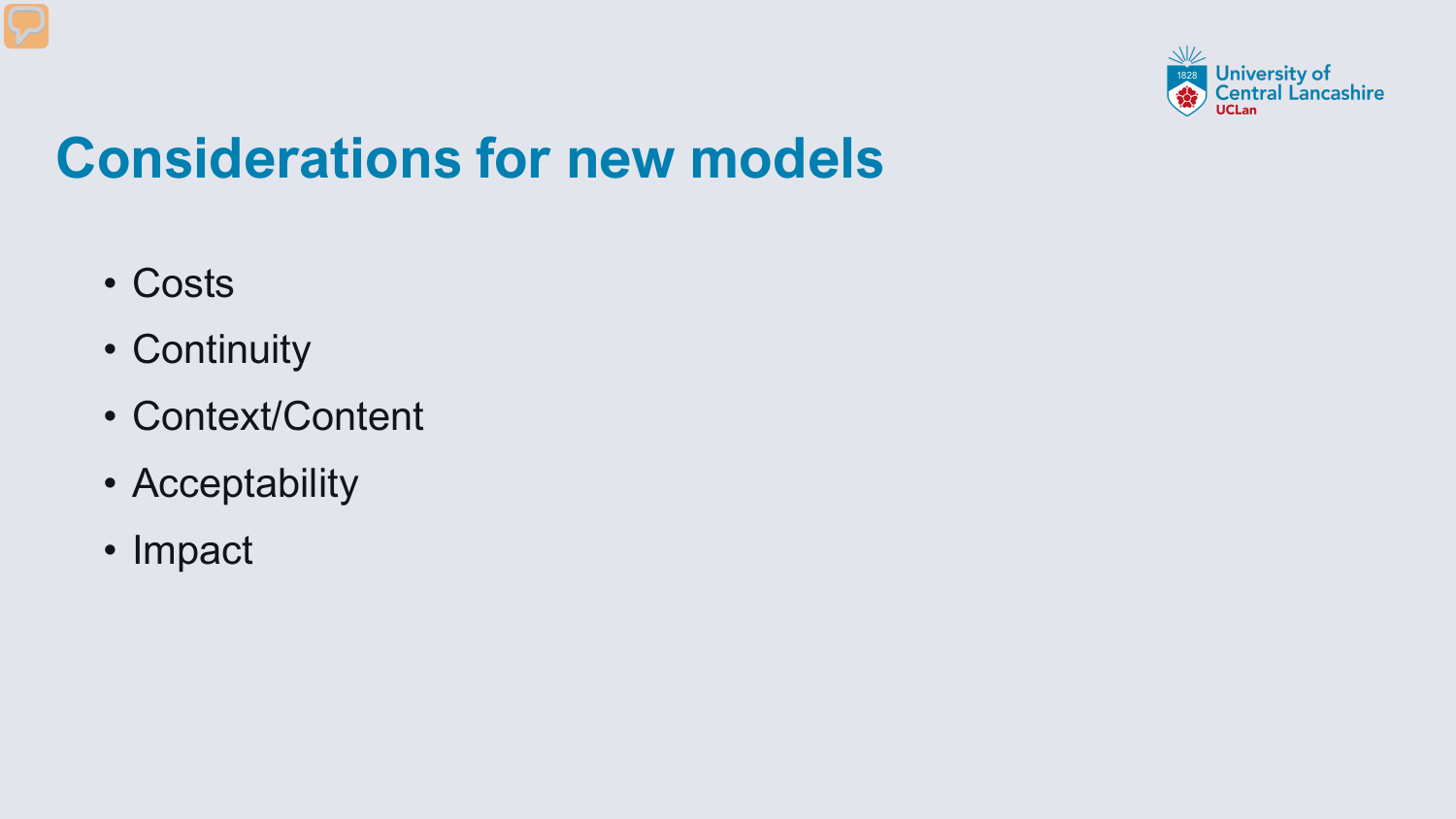

#### **References**

1. Cooper S-A, Morrison J, Melville C, et al. Improving the health of people with intellectual disabilities: outcomes of a health screening programme after 1 year. J Intellect Disabil Res 2006;50:667–77.

2. Lennox N, Ware R, Bain C, Taylor Gomez M, Cooper S-A. Effects of health screening for adults with intellectual disability: a pooled analysis. Br J Gen Pract 2011;61:193–6.

3. Robertson J, Roberts H, Emerson E, Turner S, Greig R. The impact of health checks for people with intellectual disabilities: a systematic review of the evidence. J Intellect Disabil Res 2011;55:1009–19

4. Chauhan, U., Reeve, J., Kontopantelis, E., Hinder, S., Nelson, P., & Doran, T. (2012). Impact of the English directly enhanced service (DES) for learning disability. Manchester: University of Manchester.

5. Backer, C., & Jervis, N. (2007). A screening programme for adults with Down's syndrome. Nursing Times, 103, 30–31.

6. Barr, O., Gilgunn, J., Kane, T., & Moore, G. (1999). Health screening for people with learning disabilities by a community learning disability nursing service in Northern Ireland. Journal of Advanced Nursing, 29, 1482–1491.

7. Felce, D., Baxter, H., Lowe, K., Dunstan, F., Houston, H., Jones, G., et al. (2008). The impact of repeated health checks for adults with intellectual disabilities. Journal

of Applied Research in Intellectual Disabilities, 21, 585–596.

8. Codling, M. (2012). 'Eye Know': Translating needs from annual health checks for people with learning disabilities to demand. British Journal of Learning Disabilities, 41, 45–50.

9. Manthorpe, J., & Martineau, S. (2010). Followers or leaders? What is the role for social care practitioners in annual health checks for adults with learning disabilities?. Journal of Intellectual Disabilities, 14, 53–66.

10. Romeo, R., Knapp, M., Morrison, J., Melville, C., Allan, L., Finlayson, J., et al. (2009). Cost estimation of a health-check intervention for adults with intellectual disabilities in the UK. Journal of Intellectual Disability Research, 53, 426–439.

11. Gordon, L. G., Holden, L., Ware, R. S., Taylor, M. T., & Lennox, N. (2012). Comprehensive health assessments for adults with intellectual disability living in the community Weighing up the costs and benefits. Australian Family Physician, 41, 969–972.